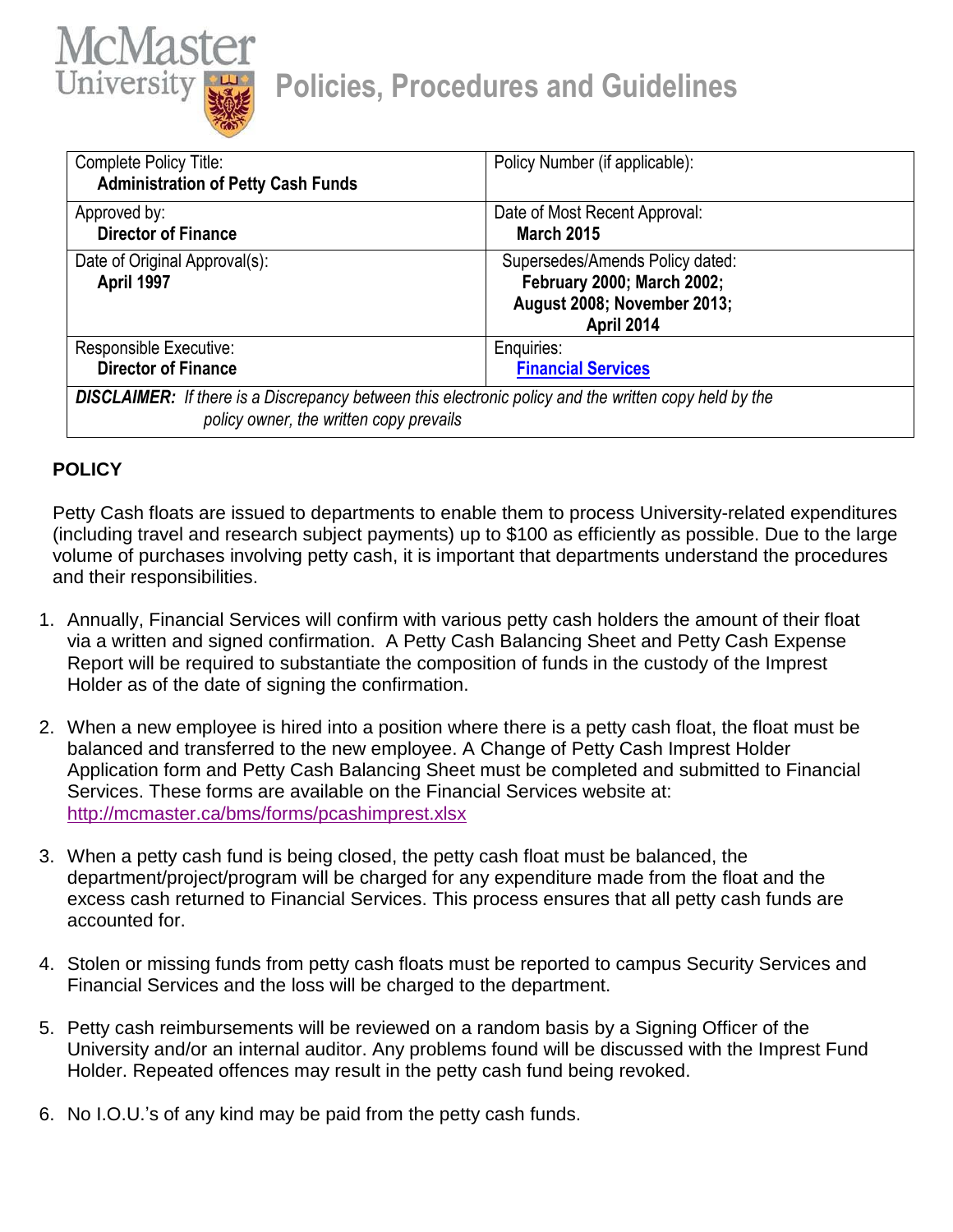- 7. No personal cheques may be cashed through petty cash funds.
- 8. Funds from other sources (e.g. funds received from the department's operations or activities and personal funds) must not be added to the petty cash fund. These funds must be deposited with Financial Services in accordance with the Cash Control Policy. <http://www.mcmaster.ca/bms/policy/finance/cash%20control.pdf>
- 9. Payments for wages (part-time or overtime), consultants, over-the-counter medicines (e.g., Tylenol) and non-business related expenses cannot be paid from the petty cash fund.
- 10.A cash count and reconciliation of each individual petty cash fund should be conducted on a periodic basis. The reconciliation should be reviewed and approved by the Department Approver.
- 11.It is the responsibility of the Imprest Holder to determine the level of Petty Cash Fund that they require, with due consideration to the turnaround time required to replenish their float. Funds deemed higher than the needs of the department may be returned to the Cashiers. Likewise, an Application for Petty Cash form may be submitted if the level of existing float warrants an increase in funds.

## **PROCEDURES**

- 1. When establishing or increasing a petty cash float, an Application for Petty Cash Fund or Increase in Petty Cash form must be completed. The form must be signed by the holder of the float (i.e. the Imprest Fund Holder who must be a McMaster University employee) and the departmental approver (i.e. the individual responsible for the department where the transactions will be charged). To access the form visit: <http://mcmaster.ca/bms/forms/pcashapp.xlsx>
- 2. Upon approval of the Application for Petty Cash form, a Non PO Voucher will be created in the name of the Imprest Fund Holder – Petty Cash. Accounts Payable will mail the Petty Cash cheque to the Imprest Fund Holder, who in turn will cash the cheque. Proceeds of the cheque should be securely kept in a locked cash box.
- 3. A record of expenditures must be maintained on a Petty Cash Expense Report Form. All expenditures must be supported by vouchers, receipts, paid invoices or by the signature of the payee on the Expense form. This form and guidelines for filling it out are available at: <http://mcmaster.ca/bms/forms/pcashxreport.xlsx>
- 4. Persons requiring reimbursement from the petty cash fund must submit and sign a receipt or other appropriate documentation to confirm receipt of the cash to the petty cash fund holder before reimbursement is made. If the reimbursements are being made to a research subject, all confidential information must be maintained in a secure fashion in the department (for audit) and referenced on the reimbursement sheet.
- 5. No expenditures over \$100 will be reimbursed from the petty cash fund, unless authorized by the Director of Finance.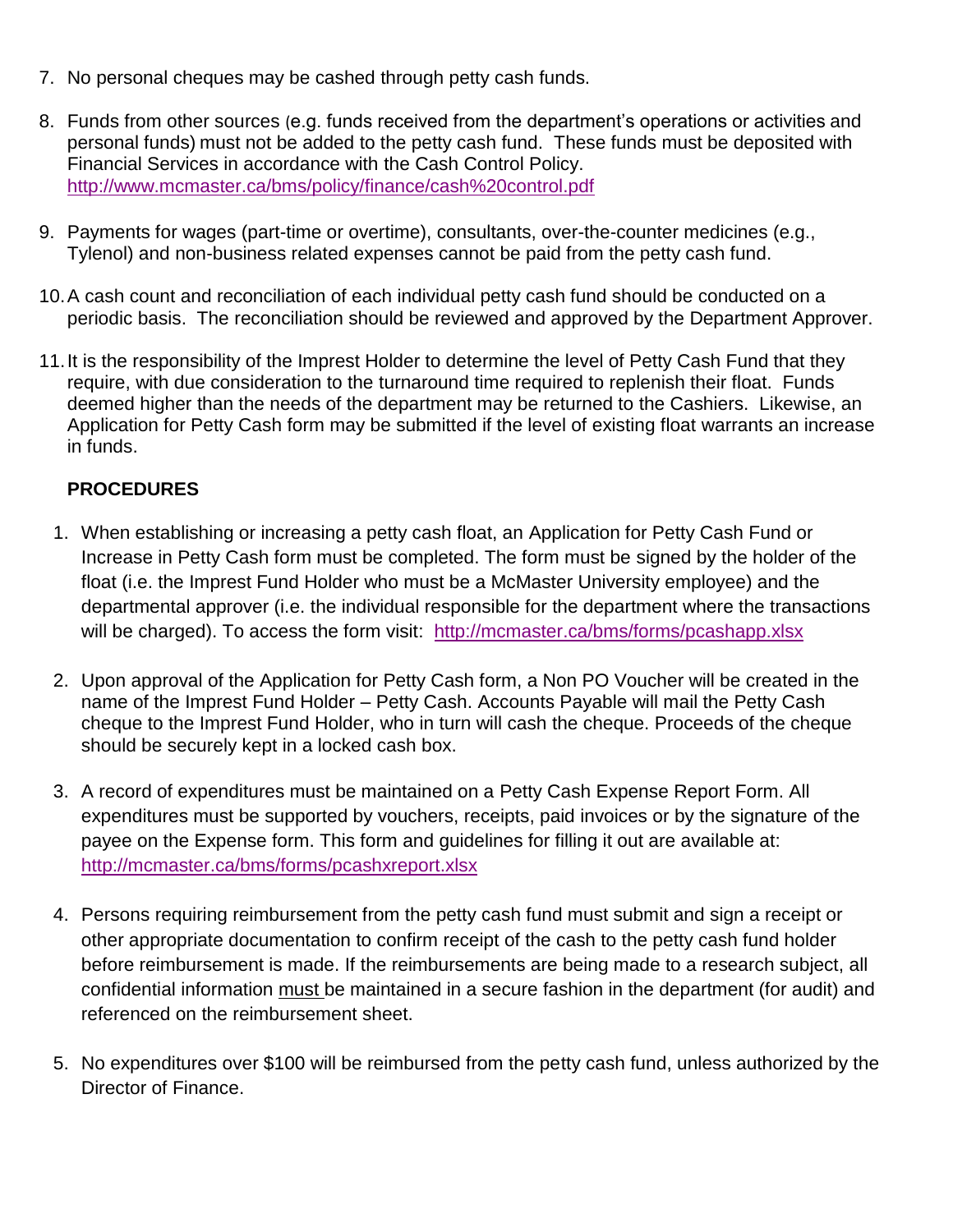- 6. Periodically, the petty cash fund must be replenished as follows:
	- a. The Total in the "expense" column on the Petty Cash Expense Report form should not exceed the total amount of the petty cash fund. Also, it is important that pennies are rounded to the nearest nickel.
	- b. Sign the Petty Cash Expense Report and obtain any necessary approvals.
	- c. Complete a Petty Cash Balancing Sheet.
	- d. Prepare a Non PO Voucher in the name of the Imprest Fund Holder (adding the phrase 'Petty Cash' to the payee name, i.e. John Smith – petty cash).
		- i. For **ON CAMPUS**, please use the following format:

Name of Payee-Petty Cash<sup>1</sup> Address 1 = Department Address 2 = Building and Room number City = CAMPUS

## **Important Notes:**

 $\overline{\phantom{a}}$ 

- **Do not add Province or Postal Code**
- **E-mail ID must be completed**
- **You will receive a warning about the missing province and postal code acknowledge the warning and proceed**
- ii. For **OFF CAMPUS**, Imprest Fund Holders will be reimbursed by cheque made payable in their name. The cheque must be taken to the bank to be cashed. Please use the following format:

Payee + Imprest Fund Holder – petty cash Address 1 = Entity name and Department name Address 2 = Building (i.e. Hospital), street # and street name, Room # City and postal code = City, province, postal code (only for cheques not being delivered through inter-office mail)

Important Note: In the PeopleSoft system, the city, province and postal code are on separate address lines; however, these items print on one line on the cheque.

e. Scan the original Petty Cash Expense Report along with the vouchers, receipts, paid invoices and Petty Cash Balancing Sheet and attach to the Non PO Voucher. Send originals to Accounts Payable for archiving after electronic approval has been received.

 $1$  For on campus petty cash reimbursements over \$500.00, it is recommended that the Non PO Voucher be made out to the authorized signing officer in the Student Accounts & Cashiers office (i.e., Officer's first and last Name-Petty Cash). Departments need to e-mai[l acctrec@mcmaster.ca](mailto:acctrec@mcmaster.ca) to obtain the Officer's name and to provide the preferred cash denominations.